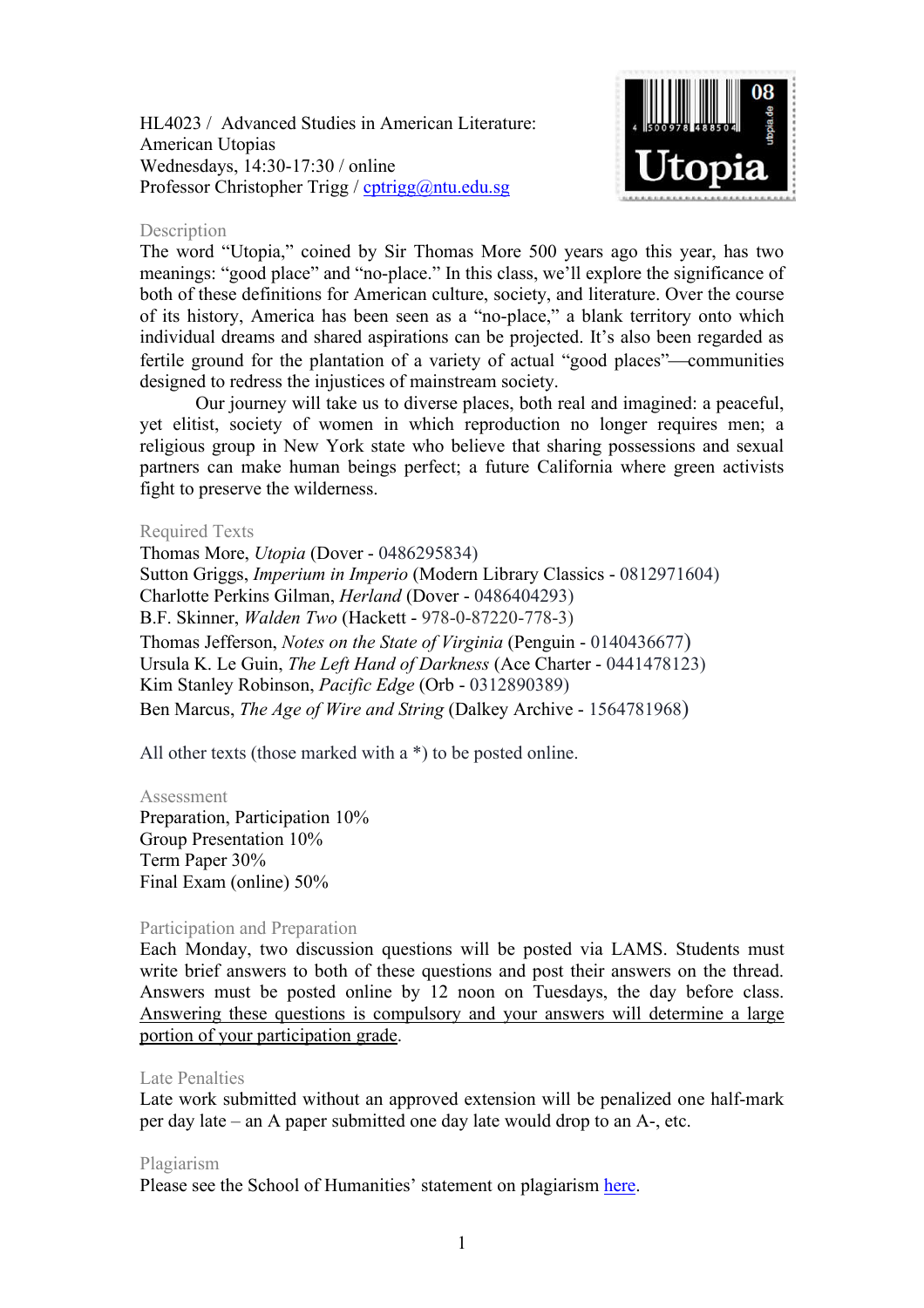Schedule 1.  $12^{th}$  August America and Utopia: New Worlds Thomas More, *Utopia*, part one

2.  $19<sup>th</sup>$  August The Meaning of Utopia Thomas More, *Utopia*, part two Richard Rorty, "Private Irony and Liberal Hope"\*

## **Unit A: Social Utopias**

3.  $26<sup>th</sup>$  August "The Race Problem" Sutton E. Griggs, *Imperium in Imperio*

4. 2nd September A Feminist Utopia Charlotte Perkins Gilman, *Herland*

5. 9<sup>th</sup> September "A Social System that Really Works" B.F. Skinner, *Walden Two*

6.  $16<sup>th</sup>$  September The American Revolution Thomas Jefferson, "Declaration of Independence."\* ---, *Notes on the State of Virginia*

# **Unit B: Religious Utopias**

7. 23rd September The Oneida Perfectionists Spencer Klaw, *Without Sin*\*

Recess ----------------------------------------------------------------------------------------------

8. 7<sup>th</sup> October In-Class Workshop: Utopian Oregon Selected newspaper articles\*

9. 14<sup>th</sup> October Scientology Lawrence Wright, "The Apostate"\* Paul Thomas Anderson, *The Master* (film screened in class)